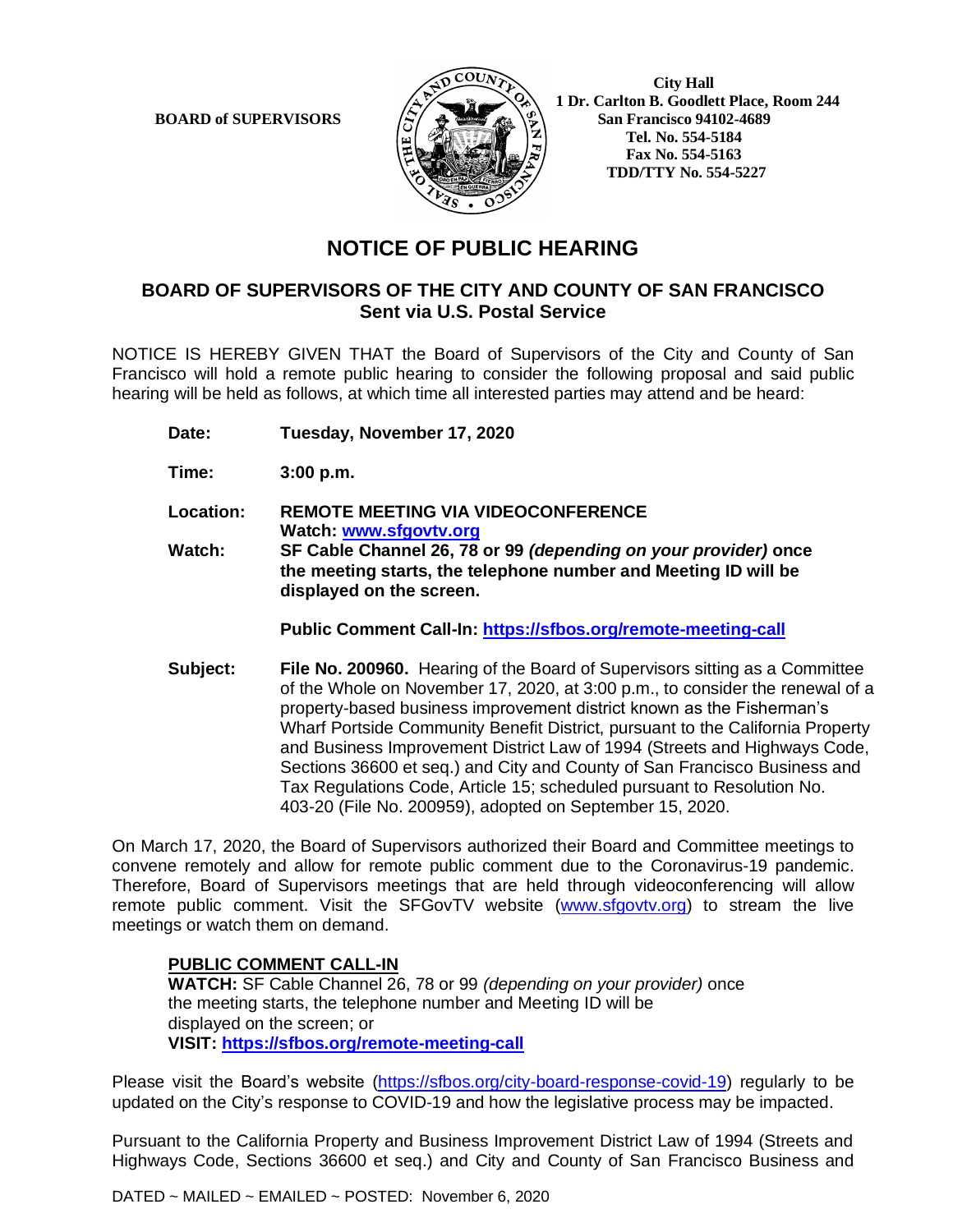Hearing Notice - Committee of the Whole - Renewal and Expansion - Fisherman's Wharf Portside Community Benefit District Hearing Date: November 17, 2020 Page 2

Tax Regulations Code, Article 15, this is to notify you that a petition signed by property owners to form (renew and expand) a property and business improvement district in your area was received by the Clerk of the Board of Supervisors on August 18, 2020. The proposed (renewed and expanded) district would be known as the Fisherman's Wharf Portside Community Benefit District (CBD).

If this Property and Business Improvement District is formed (renewed and expanded), it would authorize assessments against real property in the district for 15 years with services to be implemented July 1, 2020, through June 30, 2035. The Fisherman's Wharf Portside CBD would fund and provide the following services:

- 1) Clean and Safe Program
- 2) Marketing and Event Program
- 3) Administration
- 4) Contingency and Reserves

Formation (renewal and expansion) of the property and business improvement district is subject to the approval of the Board of Supervisors after a noticed public hearing and a vote by the property owners who would be subject to the assessments. Following public comment, ballots submitted by the property owners in the proposed renewed and expanded Fisherman's Wharf Portside CBD will be counted by the Department of Elections and the results will be announced by the Board of Supervisors. If the ballot election does not result in a majority protest against formation (renewal and expansion) of the proposed district, the Board of Supervisors may vote to establish (renew and expand) the Fisherman's Wharf Portside CBD.

Further information about this petition and proposed (renewed and expanded) district, including the district management plan, which describes the boundaries, operations and activities of the proposed district, may be reviewed in Legislative File No. 200959 at the Office of the Clerk of the Board of Supervisors, City Hall, Room 244, 1 Dr. Carlton B. Goodlett Place, San Francisco. Alternatively, information may be accessed on the Board of Supervisors web site at www.sfbos.org and on the Department of Elections Website at www.sfgov.org/elections.

In accordance with Administrative Code, Section 67.7-1, persons who are unable to attend the hearing on this matter may submit written comments prior to the time the hearing begins. These comments will be made as part of the official public record in this matter and shall be brought to the attention of the Board of Supervisors. Written comments should be addressed to Angela Calvillo, Clerk of the Board, City Hall, 1 Dr. Carlton B. Goodlett Place, Room 244, San Francisco, CA, 94102 or sent via email (board.of.supervisors@sfgov.org). Information relating to this matter is available in the Office of the Clerk of the Board or the Board of Supervisors' Legislative Research Center (https://sfbos.org/legislative-research-center-lrc). Agenda information relating to this matter will be available for public review on Friday, November 13, 2020.

For any questions about this hearing, please contact John Carroll, the Clerk of the Government Audit and Oversight Committee:

John Carroll (john.carroll@sfgov.org ~  $(415)$  554-4445)

*Please Note: The Department is open for business, but employees are working from home. Please allow 48 hours for us to return your call or email.*

Angela Calvillo

Clerk of the Board

jec:em:ams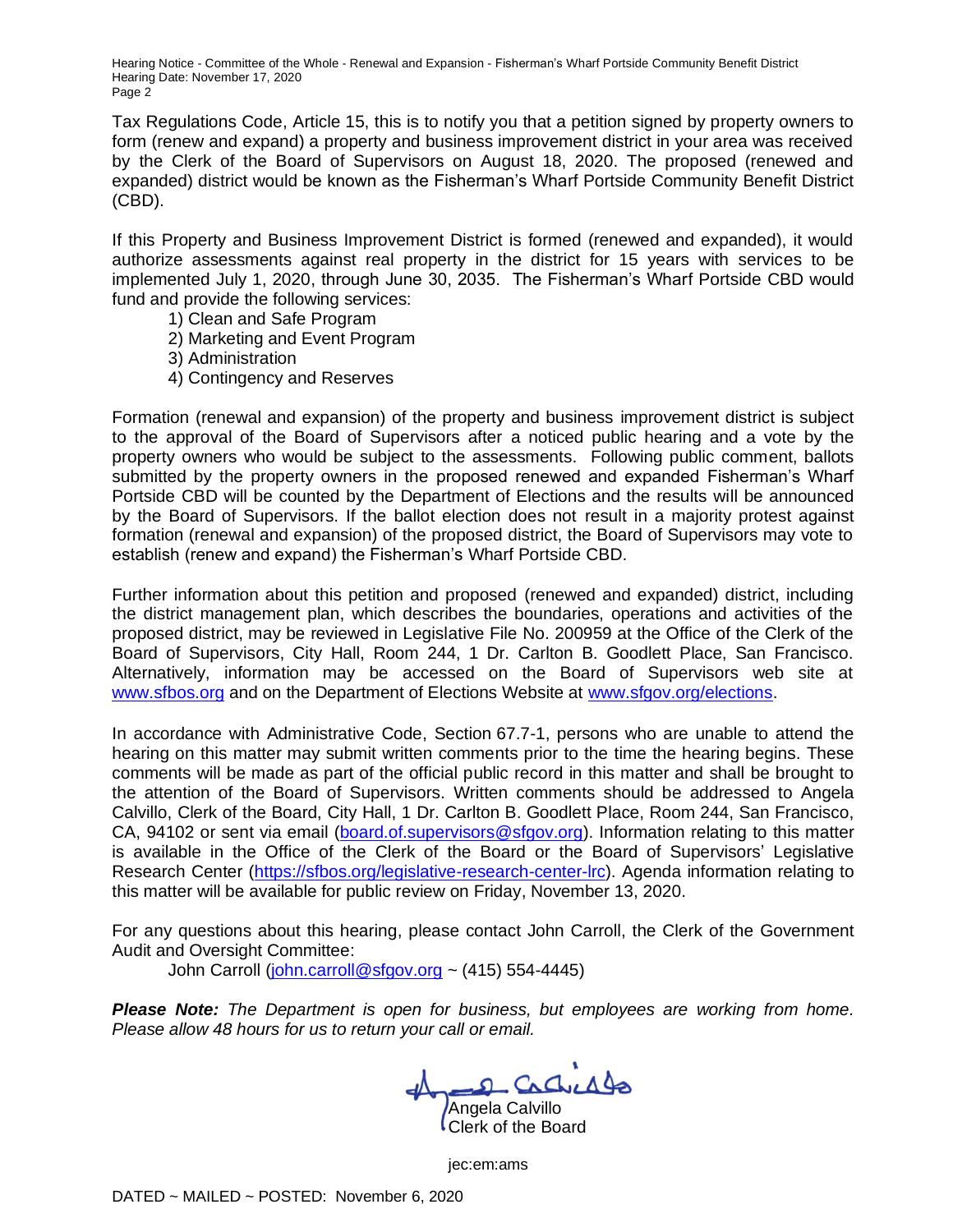

 **1 Dr. Carlton B. Goodlett Place, Room 244 BOARD of SUPERVISORS**  $\left(\frac{S}{I}\right)$   $\oplus$   $\left(\frac{S}{I}\right)$  San Francisco 94102-4689  **Tel. No. 554-5184 Fax No. 554-5163 TDD/TTY No. 554-5227**

# **NOTIFICACIÓN DE AUDIENCIA PÚBLICA**

## **JUNTA DE SUPERVISORES DE LA CIUDAD Y CONDADO DE SAN FRANCISCO Enviado por Correo Postal de Estados Unidos**

SE NOTIFICA POR LA PRESENTE que la Junta de Supervisores de la Ciudad y Condado de San Francisco celebrará una audiencia pública para considerar la siguiente apelación y dicha audiencia pública se celebrará de la siguiente manera, momento en el que todos los interesados podrán asistir y ser escuchados:

**Fecha: Martes, 17 de noviembre de 2020**

**Hora: 3:00 p. m.**

**Lugar: AUDIENCIA REMOTA POR VIDEOCONFERENCIA**

**Vea: www.sfgovtv.org**

- **Vea: Canal 26, 78 o 99 (según el proveedor de servicios) de SF Cable cuando empiece la audiencia, el número de teléfono para acceder la reunión aparecerá en la pantalla. Línea para hacer comentario público: https://sfbos.org/remotemeeting-call**
- **Asunto: Expediente Núm. 200960.** Audiencia de la Junta de Supervisores para que actúe como Comité Plenario el 17 de noviembre de 2020, a las 3:00 p. m., para considerar la renovación de un distrito de mejoramiento comercial basado en las propiedades que se conoce como el Distrito de Beneficio Comunitario de Fisherman's Wharf Portside, según la Ley de Distritos de Mejoramiento de Propiedades y Empresas de California de 1994 (Código de Calles y Carreteras, Secciones 36600 y sig.) y el Código de Normas Empresariales y Tributarias de la Ciudad y Condado de San Francisco, Artículo 15; programado según la Resolución Núm. 403-20, adoptada el 15 de septiembre de 2020.

El 17 de marzo de 2020, la Junta de Supervisores autorizó la celebración remota de su Junta y sus Comités para permitir que se lleve a cabo el comentario público de manera remota debido a la pandemia de la covid-19. Por lo tanto, las reuniones de la Junta de Supervisores que se celebrarán por videoconferencia harán posible el comentario público de manera remota. Visite el sitio web de SFGovTV (www.sfgovtv.org) para ver la reunión en vivo o después se puede ver a la carta.

### **LLAMAR PARA HACER COMETARIO PÚBLICO:**

**VEA:** Canal 26, 78, 99 de SF Cable cuando empiece la audiencia, el número de teléfono para acceder la reunión aparecerá en la pantalla; o **VISITE: https://sfbos.org/remote-meeting-call**

Sírvase visitar el sitio web de la Junta (https://sfbos.org/city-board-response-covid-19) para acceder información actualizada sobre la respuesta de la Ciudad ante la covid-19 y cómo los procesos legislativos pueden ser afectados.

FECHADO / ENVIADO / PUBLICADO: viernes 6 de noviembre de 2020 Según la Ley de Distritos de Mejoramiento de Propiedades y Empresas de California de 1994 (Código de Calles y Carreteras, Secciones 36600 y sig.) y el Código de Normas Empresariales y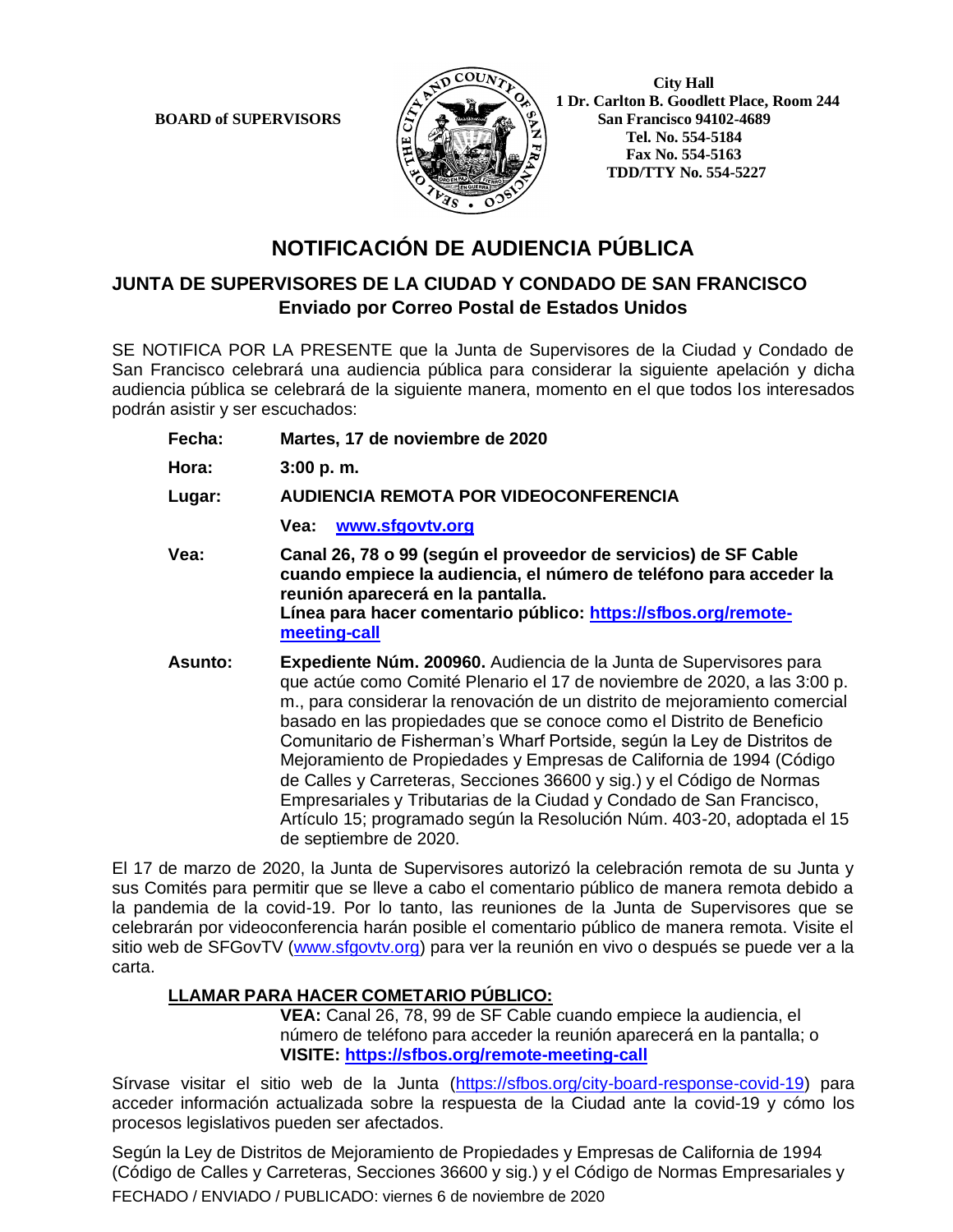Hearing Notice - Renovación y Ampliación - Distrito de Beneficio Comunitario de Fisherman's Wharf Portside Hearing Date: November 17, 2020 Page 2

Tributarias de la Ciudad y Condado de San Francisco, Artículo 15, la presente es para notificarle que se recibió en la Secretaría de la Junta de Supervisores, el 18 de agosto de 2020, una petición firmada por los propietarios de empresas para formar (renovar y ampliar) un distrito de mejoramiento comercial basado en las propiedades en su zona. El distrito propuesto (renovado y ampliado) se conocería como el Distrito de Beneficio Comunitario de Fisherman's Wharf Portsideside (CBD, siglas en inglés).

Si se forma (renueva y amplía) este distrito de mejoramiento comercial basado en las propiedades, este autorizaría evaluaciones sobre bienes raíces en el distrito por 15 años con los servicios a ser implementados a partir del 1 de julio de 2020 hasta el 31 de junio de 2035. El CBD de Fisherman's Wharf Landside financiaría y proporcionaría los siguientes servicios:

- 1) Programa de limpieza y seguridad
- 2) Programa de eventos y promoción
- 3) Administración
- 4) Contingencia y reservas

La formación (renovación y ampliación) del distrito de mejoramiento de propiedades y empresas está sujeto a la aprobación de la Junta de Supervisores tras la notificación de unas audiencias públicas y la votación de los propietarios de empresas que estarían sujetos a las evaluaciones. Luego del comentario público, las boletas que entreguen los dueños de las propiedades en el propuesto, renovado y ampliado CBD de Fisherman's Wharf Portside serán contadas por el Departamento de Elecciones y los resultados serán anunciados por la Junta de Supervisores. Si la elección por medio de boleta no resulta en una protesta por mayoría contra la formación (renovación y ampliación) del distrito propuesto, la Junta de Supervisores podría votar por establecer (renovar y ampliar) el CBD de Fisherman's Wharf Portside.

Más información sobre esta petición y el distrito (renovado y ampliado) propuesto, incluyendo el plan de gestión del distrito que describe los límites, operaciones y actividades del distrito propuesto que se puede consultar en el Archivo Legislativo Núm. 200959 en la Oficina de la Secretaría de la Junta de Supervisores. Alternativamente, la información se puede acceder en el sitio web de la Junta de Supervisores en www.sfbos.org y en el sitio web del Departamento de Elecciones en www.sfgov.org/elections.

De conformidad con el Código Administrativo, Sección 67.7-1, las personas que no puedan acudir a la audiencia sobre estos asuntos pueden presentar sus comentarios por escrito a la Ciudad antes de la hora en que empiece la audiencia. Estos comentarios serán parte del registro oficial público sobre estos asuntos y serán señalados a la atención de la Junta de Supervisores. Los comentarios por escrito deben ser dirigidos a Angela Calvillo, Clerk of the Board, Room 244, City Hall, 1 dr. Carlton B. Goodlett Place, San Francisco, 94102 o se pueden enviar por correo electrónico (board.of.supervisors@sfgov.org). La información pertinente a este asunto estará disponible en el Centro de Investigaciones Legislativas en: (https://sfbos.org/legislative-researchcenter-lrc). Información del programa de la audiencia relacionada con este asunto estará disponible para su examen público el viernes, 13 de noviembre de 2020.

Si tiene alguna pregunta sobre esta audiencia, sírvase contactar con John Carroll, el secretario del Comité de Auditoría y Supervisión Gubernamental:

John Carroll (john.carroll@sfgov.org ~  $(415)$  554-4445)

*Tome en cuenta que el Departamento está abierto a fines gubernamentales pero sus empleados están trabajando a distancia. Permita que le devolvamos la llamada o correspondencia en 48 horas.*

Angela Calvillo, Secretaria de la Junta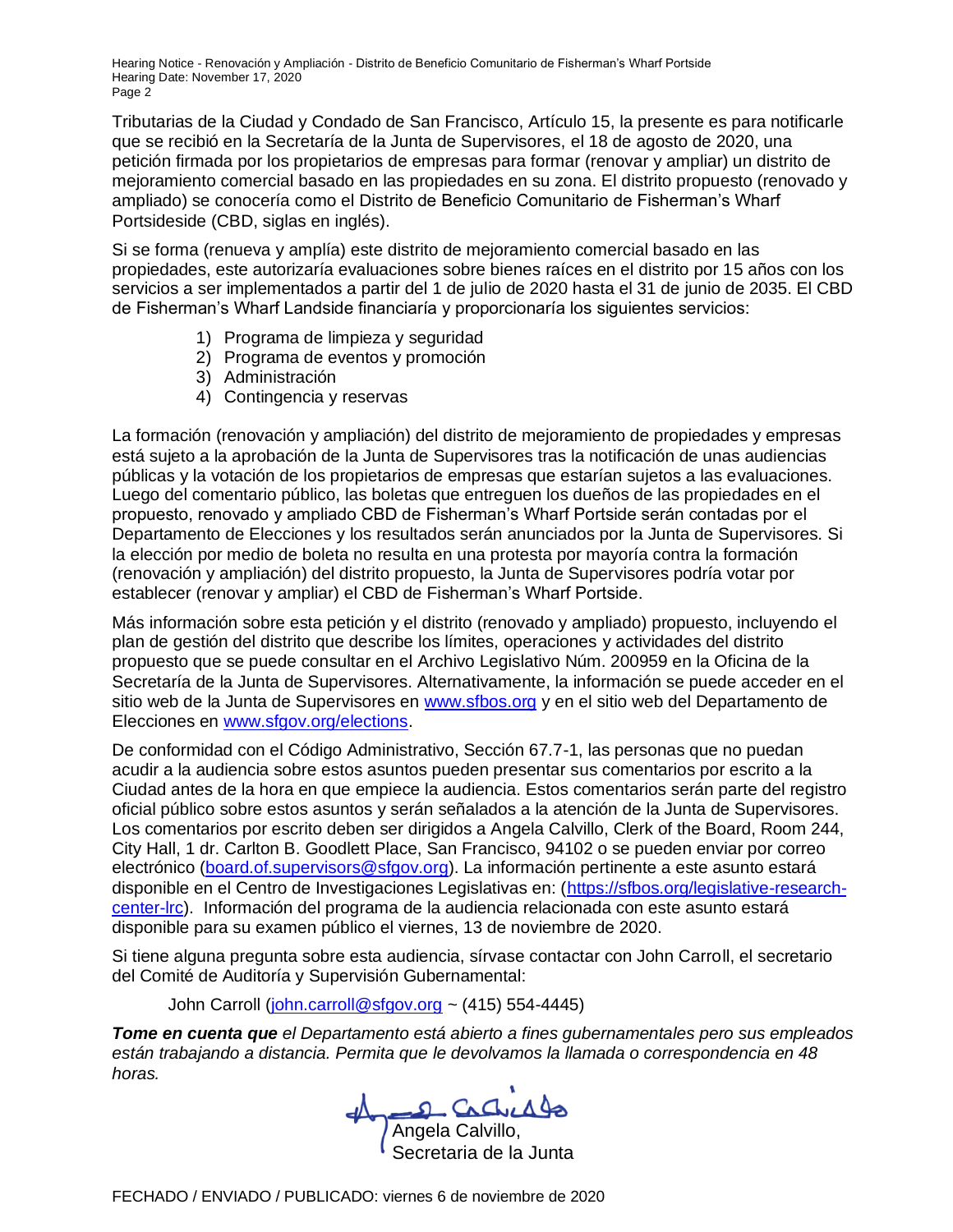

 **1 Dr. Carlton B. Goodlett Place, Room 244 BOARD of SUPERVISORS**  $\left(\frac{S}{I}\right)$   $\oplus$   $\left(\frac{S}{I}\right)$  San Francisco 94102-4689  **Tel. No. 554-5184 Fax No. 554-5163 TDD/TTY No. 554-5227**

## 公聽會通知

### 三藩市市及縣政府市參事會 經由美國郵政郵寄

三藩市市及縣政府市參事會將舉行遠程公聽會對以下的上訴作出考慮並且該公聽會將按如下所示進 行,届時所有有意參與的民眾可出席和發言,**特此公告**:

- 日期: 2020 年 11 月 17 日星期二
- 時間: 下午 3 時
- 地點: 以視頻會議的方式舉行遠程會議 觀看: **www.sfgovtv.org**

觀看: 會議開始後可透過三藩市市府有線電視 26、78 或 99 台*(具體請根據有線電* 視服務提供者選擇頻道)觀看會議,電話號碼和會議 ID 届時亦會在屏幕上 顯示。

發表公眾評論指引,請瀏覽網站: **https://sfbos.org/remote-meeting-call**

議題: 檔案編號 200960。 市參事會在 2020 年 11 月 17 日下午 3 時召開的公聽會中以 全體委員會名義,根據 1994 年《加州物業及商業改進區》(《加州街道及高速 公路法》第 36600 條及其以下條款)以及三藩市市及縣《商業及稅務規例》 第15條,考慮翻新以物業為基礎的名為「漁人碼頭港側社區福利區」 (Fisherman's Wharf Portside Community Benefit District) 的商業改進區;根 據第 403-20 號決議 (File No. 200959), 已於 2020 年 9 月 15 日獲通過。

鑑於2019新型冠狀病毒(Coronavirus-19)疫情已構成「大流行」,自2020年3月17日起,市參事 會授權全體市參事會及其常務委員會遠程召開會議並准許遠程聽取公眾評論。 因此,以視頻會議方 式舉行的市參事會會議容許市民遠程發表公眾意見。 瀏覽SFGovTV網站 (www.sfgovtv.org) 觀看會 議直播或隨選視頻觀看。

#### 公眾評論 **CALL-IN**

**觀看頻道:** 會議開始後可透過三藩市市府有線電視26、78或 99台(具體請根據有線電視服 務提供者選擇頻道)觀看會議,電話號碼和會議ID届時亦會在屏幕上顯示; 或 瀏覽網站: **https://sfbos.org/remote-meeting-call**

請時常瀏覽市參事會網站 (https://sfbos.org/city-board-response-covid-19) 以瞭解有關 COVID-19 的最新市府抗疫資訊以及立法程序可能會受到的影響。

根據 1994 年《加州物業及商業改進區法》(《加州街道及高速公路法》第 36600 條及其以下條款 )以及三藩市市及縣《商業及稅務規例》第 15 條,玆通知閣下由物業業主所簽署的一份有關在閣下

DATED ~ MAILED ~ EMAILED ~ POSTED: November 6, 2020